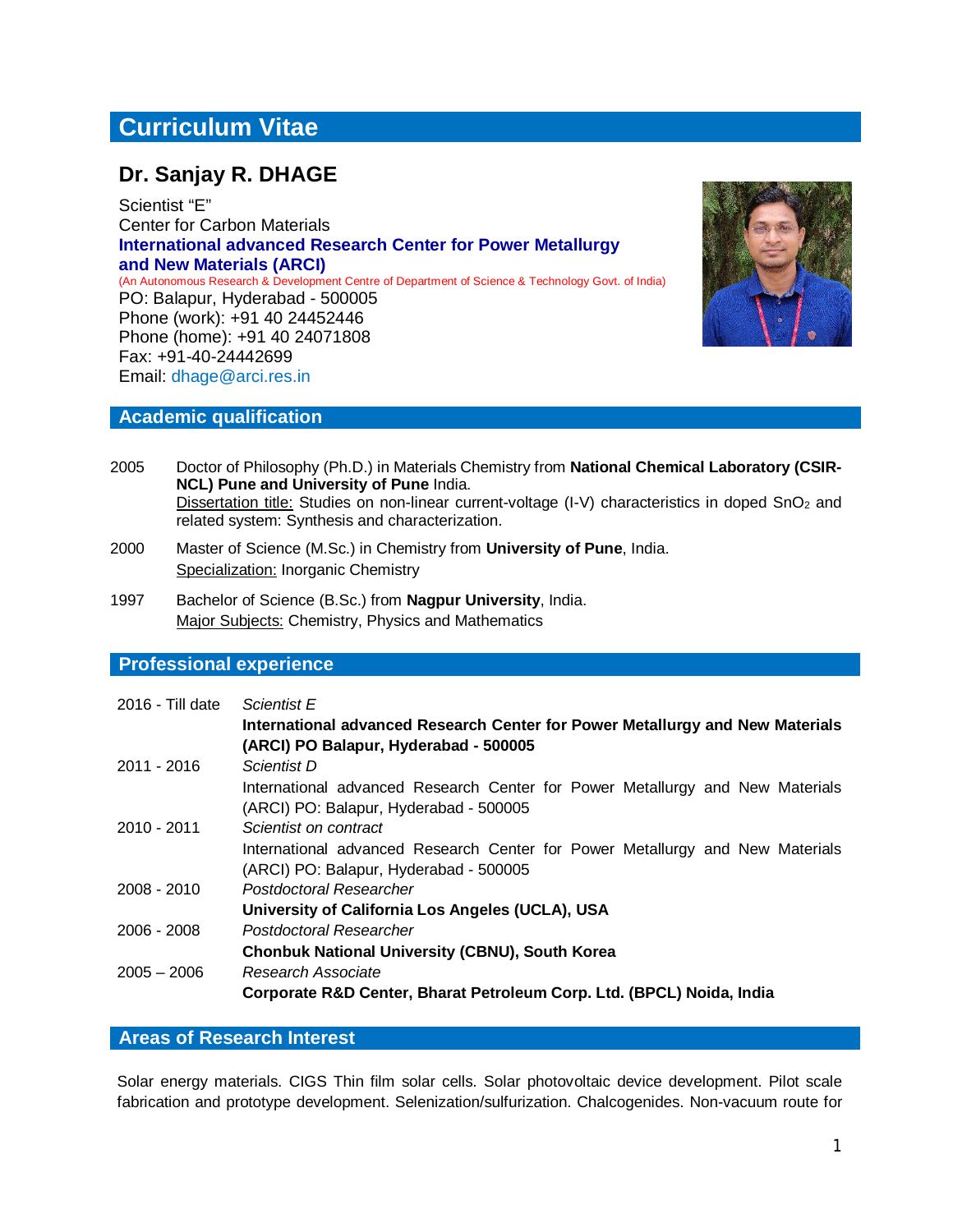thin films. Ink-jet printing of solar cells. Printable Flexible electronics. Laser/Flash light post treatment of thin films. Metal thin films by magnetron sputtering. Transparent conducting oxide (TCO) thin films. 2D nanostructures for sensor application.

## **Projects/Grants**

- 1. Thin film absorber material and processing (**Sponsored: SERIIUS-JCERDC, 2012-2017**)
- 2. Nanoink based CIGS solar cells for building integrated PV (BIPV) application. (**Sponsored: DST-Technology Research Center (TRC), 2016-2021**)
- 3. High temperature sensor for structural health monitoring system **(2019-21)**.
- 4. Low temperature nanometric gold deposition on zerodur 3-D block for TMT edge sensor **(2020-21)**.
- 5. Prototype development of CIGS thin film solar module on glass and flexible substrate for DC power applications.

## **Research profile**

- **•** Development of Cu(In,Ga)Se<sub>2</sub> thin film solar cells by two step process, sputtering and atmospheric selenization; achieved 13% efficiency on lab scale devices.
- Translation of lab scale results to make monolithically integrated prototype solar modules on large area, successful demonstration of  $100 \text{ cm}^2$  module for mobile phone charging application.
- Non-vacuum based Inkjet printable/spray casted copper Indium/Gallium diselenide thin film solar cells: Environmentally benign and low cost approach, achieved 6.7% efficiency on lab devices.
- **Implementation of Pulsed laser/Flash light annealing of thin films: Industrially scalable and low cost** process.
- Development of highly transparent and conducting Al:ZnO thin film by DC magnetron sputtering on 30 cm<sup>2</sup> area for top contact and window application.
- Room temperature sputtered Al:ZnO thin films with improved transmittance in infrared region for wide band gap optoelectronic devices.
- $\blacksquare$  Highly conducting molybdenum (Mo) thin films on large area (30 cm<sup>2</sup>) by magnetron sputtering for metal contact application.
- Development and demonstration of functional cadmium sulfide based Light dependent resistor (LDR) sensor device, CdS/AZO/Glass.
- Development of inkjet printed high temperature sensor on flexible substrates for structural health monitoring system.
- **Inkjet printing of conductive ink patterns for sensors on flexible substrates.**

## **Achievements/Awards/Affiliation**

#### **Achievements and awards:**

- 1. **Project assistant fellowship 2001** by Department of Science of Technology, Govt of India.
- 2. **Industrial postdoc fellowship**, Corporate R&D, BPCL India (Jan 2006)
- 3. **Brain Korea 21 postdoctoral fellowship**, Chonbuk National University, South Korea (Sept 2006)
- 4. **University postdoctoral fellowship**, University of California Los Angeles, USA (Feb 2008)
- 5. Outstanding Researcher in Solar Energy Materials 6<sup>th</sup> Venus International Science and Technology Award (VISTA- 2020) (Jan 2021)
- 6. **Publications in peer-reviewed International/National journals**: 67 (**Total impact factor**-**189**, **All-together citations above 1710,** *h* **index -21, h10 index – 36, Source: www.scopus.com**)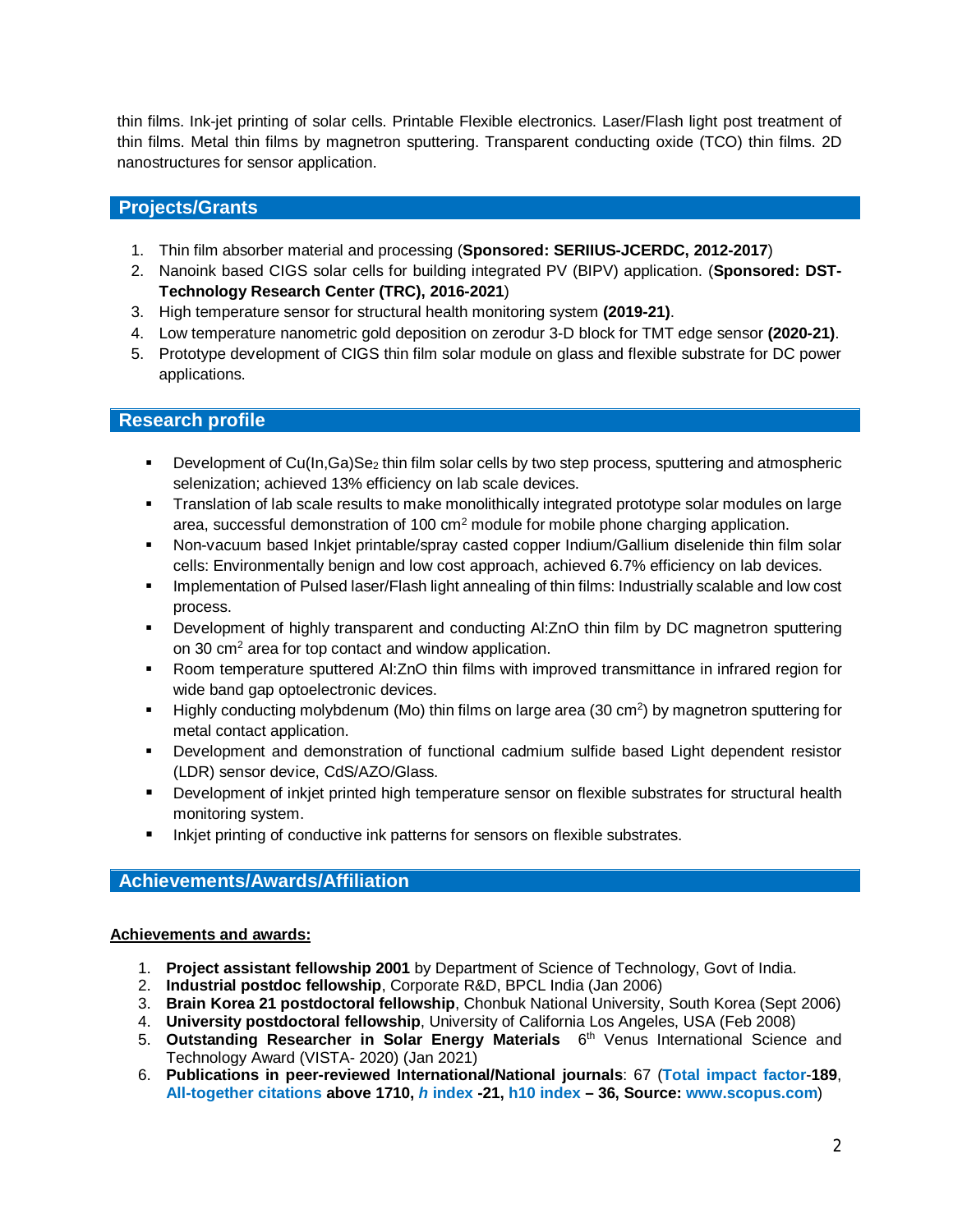#### **Editorial board member of Journals:**

- 1. Current Alternative Energy (ISSN Print: 2405-4631)
- 2. International Journal of Energy and Environmental Science (ISSN Print: 2578-9538)
- 3. SCIRES Journal of Energy (Open access)
- 4. International Journal of Innovative Research and Review (ISSN Online: 2347-4424)

#### **Affiliation to Professional societies:**

- 1. International Solar Energy Society (**ISES**) (No. 6535)
- 2. Materials Research Society of India (**MRSI**) (No. LMB1784)
- 3. Solar Energy Society of India (**SESI**) (No. LM2069)
- 4. Sensor Research Society of India (**SRSI**) (No. 222)
- 5. Institute of Electrical and Electronic Engineers (**IEEE**) (No. 93497789)

#### **Regular Reviewer of Journals:**

1. Solar Energy Materials and Solar cells. 2. Solar Energy. 3. Solar RRL 4. ACS Applied Energy Materials 5. Advanced Energy Materials. 6. Advanced Engineering Materials. 7. Thin Solid Films. 8. Materials Chemistry and Physics. 9. Journal of Alloys and compounds. 10. Superlattice and Microstructures. 10. Journal of Solid State Chemistry. 11. Journal of colloid and interface science. 12. Synthetic metals. 13. Composite science and technology. 14. Journal of composite materials. 15. ACS Applied Materials and Interphases. 16. Nanoscale Research Letters. 17. Review of scientific instruments. 18. Journal of Nanoparticles Research. 19. Journal of Applied Physics 20. Scientific Reports. etc.....

#### **Top 25 most downloaded articles within the journal:**

- 1. **Sanjay R. Dhage,** Vandana D. Choube, Violet Samuel and V. Ravi, Synthesis of nanocrystalline TiO<sup>2</sup> at 100C, *Mater. Lett.* 58 (17-18) 2310 (2004) *July-September 2004*
- 2. Violet Samuel, P. Muthukumar S.P. Gaikwad, **S.R. Dhage,** and V. Ravi, Synthesis of mesoporous rutile TiO2, *Mater. Lett.* 58 (20) 2514 (2004) *July-September 2004*
- 3. **S.R. Dhage,** Y.B. Khollam, S.B. Dhespande, H.S. Potdar and V. Ravi, Synthesis of bismuth titanate by citrate method, *Mater. Res. Bull.* 39 (13) 1993 (2004) *October-December 2004*
- 4. **S.R. Dhage** and H. Thomas Hahn, Rapid treatment of CIGS particles by intense pulsed light, *J. Phys. Chem. Solids* 71 (2010) 1480 *July-September 2010, October-December 2010*

## **Thesis supervision**

Ph. D thesis: **Completed-2, Ongoing-1** M. Tech. thesis: **6**  M.Sc./B. Tech. Projects: **9**

**Publications/Proceedings/Book chapters**



Scopus Author ID: 6701584639, ORCID ID: 0000-0002-5580-6779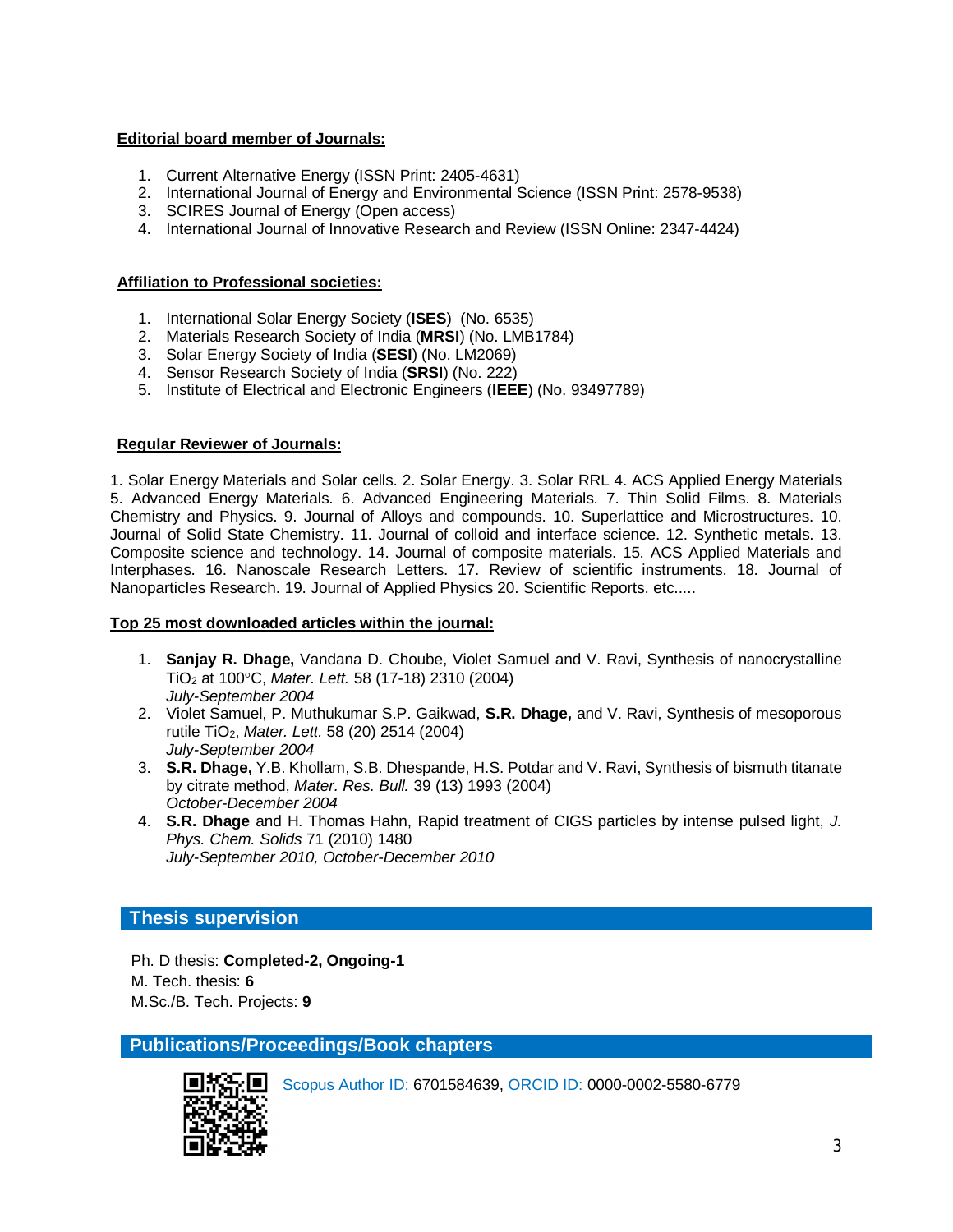- 1. Chemical co-precipitation of mixed (Pb+Ti) oxalates precursor for the synthesis of PbTiO3 powder, **S. R. Dhage**, Y. B. Khollam, H. S. Potdar, S. B. Deshpande, B. D. Sarwade, and S. K. Date, *Materials Letters 56 (2002) 564–570* (https://doi.org/10.1016/S0167-577X(02)00553-0)
- 2. Microwave hydrothermal preparation of submicron-sized spherical magnetite (Fe3O4) powders Y.B. Khollam, **S.R. Dhage**, H.S. Potdar, S.B. Deshpande, P.P. Bakare, S.D. Kulkarni, and S.K. Date, *Materials Letters 56 (2002) 571– 577* (https://doi.org/10.1016/S0167-577X(02)00554-2)
- 3. Effect of variation of molar ratio (pH) on the crystallization of iron oxide phases in microwave hydrothermal synthesis, **S. R. Dhage**, Y. B.Khollam H. S.Potdar, S. B.Deshpande, P. P.Bakare, S. R.Sainkar, and S. K. Date, *Materials Letters 57 (2002) 457– 462* (https://doi.org/10.1016/S0167-577X(02)00811-X)
- 4. Influence of lanthanum on the nonlinear I-V characteristics of SnO2: Co, Nb, **S. R. Dhage**, V. Ravi and S.K. Date *Materials Letters 57 (2002) 727– 729*, (https://doi.org/10.1016/S0167-577X(02)00861-3)
- 5. Influence of various donors on nonlinear I-V characteristics of tin dioxide ceramics, **S. R. Dhage** and V. Ravi, *Applied Physics Letters 83 (22) (2003) 4539-4541* (https://doi.org/10.1063/1.1631390)
- 6. Preparation of microwave dielectric, Sn0.2Zr0.8TiO4, **S. R. Dhage**, V. Ravi and S.K. Date, *Bulletin of Materials Science 26 (2) (2003) 215–216* (https://doi.org/10.1007/BF02707793)
- 7. Varistors based on doped SnO2, **S. R. Dhage**, Violet Samuel and V. Ravi, *Journal of Electroceramics, 11, 81–87, 2003* (https://doi.org/10.1023/B:JECR.0000015664.21909.1e)
- 8. Co-precipitation technique for the preparation of nanocrystalline ferroelectric SrBi2Ta2O9, **S. R. Dhage**, Y. B. Khollam, S. B. Deshpande and V. Ravi, *Materials Research Bulletin 38 (2003) 1601–1605*, (https://doi.org/10.1016/S0025-5408(03)00184-3)
- 9. Synthesis of ultrafine TiO2 by citrate gel method, **S. R. Dhage**, Renu Pasricha and V. Ravi, *Materials Research Bulletin 38 (2003) 1623–1628* (https://doi.org/10.1016/S0025-5408(03)00180-6)
- 10. Nonlinear I-V characteristics study of doped SnO2, **S. R. Dhage** and V. Ravi and S.K. Date, *Bulletin of Materials Science 27 (1) (2004) 43–45* (https://doi.org/10.1007/BF02708483)
- 11. Synthesis of nanocrystalline SnO2 powder at 100°C, **S.R. Dhage**, S.P. Gaikwad, Violet Samuel and V. Ravi, *Bulletin of Materials Science 27 (3) (2004) 221–222* (https://doi.org/10.1007/BF02708509)
- 12. Synthesis of nanocrystalline TiO2 by tartarate gel method, **S.R. Dhage**, S.P. Gaikwad and V.Ravi, *Bulletin of Materials Science 27 (6) (2004) 487–489* (https://doi.org/10.1007/BF02707273)
- 13. Synthesis of Ce0.75Zr0.25O2 at 100 °C, **S.R. Dhage**, S.P. Gaikwad, P. Muthukumar and V. Ravi, *Ceramics International 31 (2005) 211–213* (https://doi.org/10.1016/j.ceramint.2004.04.009)
- 14. Synthesis of nanocrystalline TiO2 at 100 °C, **S. R. Dhage**, Vandana D. Choube, Violet Samuel and V. Ravi, *Materials Letters 58 (2004) 2310– 2313* (https://doi.org/10.1016/j.matlet.2004.02.021)
- 15. Synthesis of mesoporous rutile TiO2, Violet Samuel, P. Muthukumar S.P. Gaikwad, **S.R. Dhage**, and V. Ravi, *Materials Letters 58 (2004) 2514– 2516* (https://doi.org/10.1016/j.matlet.2004.02.040)
- 16. Synthesis of Ce0.75Zr0.25O2 by citrate gel method, **S.R. Dhage**, S.P. Gaikwad, P. Muthukumar and V. Ravi, Materials Letters 58 (2004) 2704– 2706 (https://doi.org/10.1016/j.matlet.2004.03.037)
- 17. Synthesis of bismuth titanate by citrate method, **S.R. Dhage**, Y.B. Khollam, S.B. Dhespande, H.S. Potdar and V. Ravi, *Materials Research Bulletin 39 (2004) 1993–1998* (https://doi.org/10.1016/j.materresbull.2004.07.014)
- 18. Nonlinear I–V characteristics of doped SnO2, **S.R. Dhage**, Vandana Choube, V. Ravi, *Materials Science and Engineering B 110 (2004) 168–171* (https://doi.org/10.1016/j.mseb.2004.02.003)
- 19. Co-precipitation method for the preparation of nanocrystalline ferroelectric SrBi2Nb2O9 ceramics, S.P. Gaikwad, **S.R. Dhage**, H.S. Potdar,V. Samuel and V. Ravi, *Journal of Electroceramics 14 (2005) 83–87* (https://doi.org/10.1007/s10832-005-6588-y)
- 20. Co-precipitation method for the preparation of ferroelectric CaBi4Ti4O15, S.P. Gaikwad, **S.R. Dhage** and V. Ravi, *Journal of Materials Science: Materials in Electronics 16 (2005) 229– 231* (https://doi.org/10.1007/s10854-005-0773-2)
- 21. Synthesis of Sr0.5Ba0.5Nb2O6 by urea method, **S.R. Dhage**, Renu Pasricha and V. Ravi, *Materials Letters 59 (2005) 1053–1055* (https://doi.org/10.1016/j.matlet.2004.12.003)
- 22. Preparation of ferroelectric BaNb2O6 by the urea method, **S.R. Dhage**, R. Pasricha and V. Ravi, *Materials Letters 59 (2005) 1929– 1931* (https://doi.org/10.1016/j.matlet.2005.02.028)
- 23. Synthesis of bismuth oxide nanoparticles at 100 °C, M.M. Patil, V.V. Deshpande, **S.R. Dhage** and V.Ravi, *Materials Letters 59 (2005) 2523 – 2525* (https://doi.org/10.1016/j.matlet.2005.03.037)
- 24. Synthesis of bismuth titanate by the urea method, M. Anilkumar, **S.R. Dhage** and V. Ravi, *Materials Letters 59 (2005) 514– 516* (https://doi.org/10.1016/j.matlet.2004.10.038)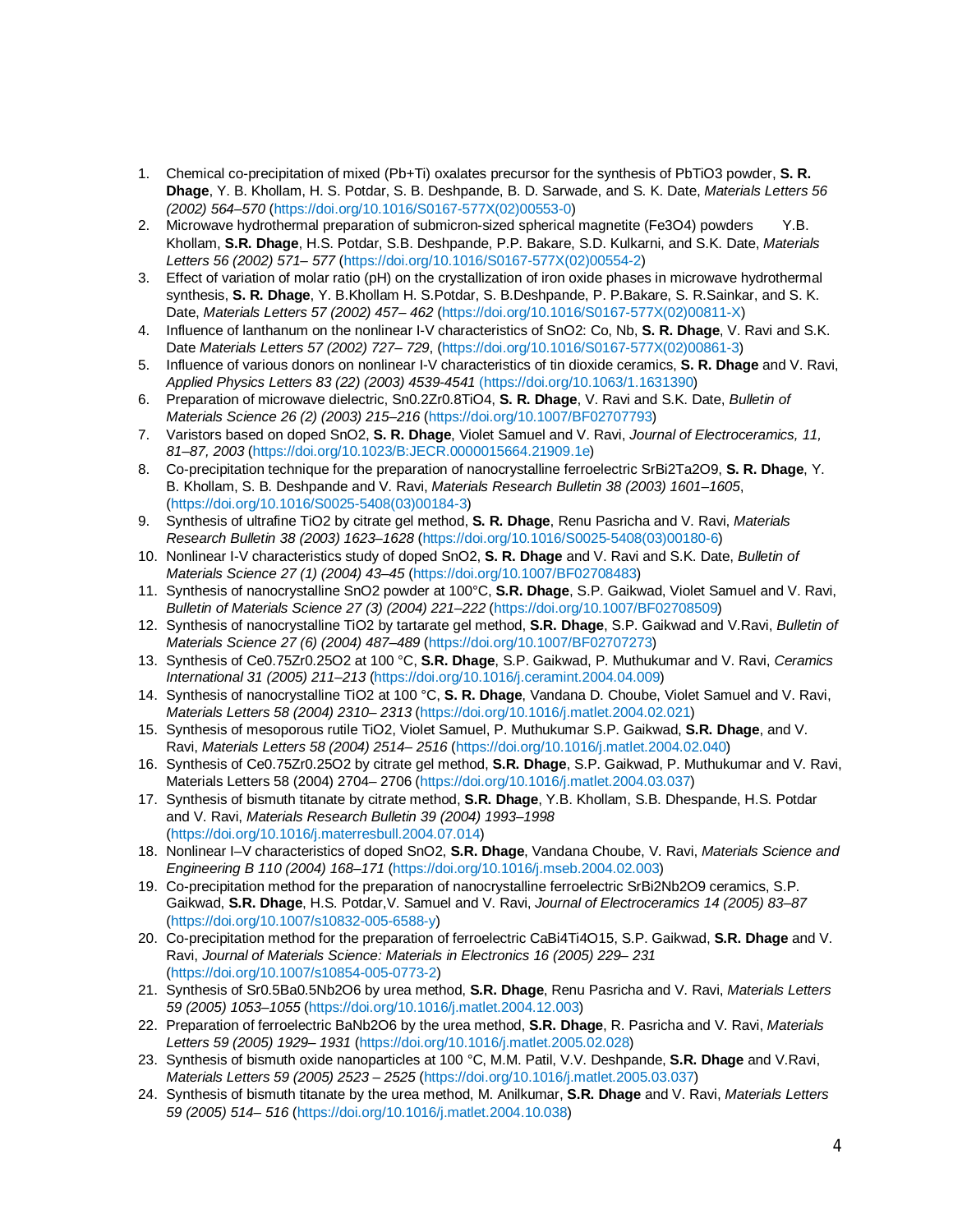- 25. Synthesis of fine particles of ZnO at 100 °C, **S.R. Dhage**, Renu Pasricha and V. Ravi, *Materials Letters 59 (2005) 779– 781* (https://doi.org/10.1016/j.matlet.2004.11.019)
- 26. Studies on SnO2-ZrO2 solid solution, **S. R. Dhage**, Violet Samuel, Renu Pasricha and V. Ravi, *Ceramics International 32 (2006) 939–941* (https://doi.org/10.1016/j.ceramint.2005.06.012)
- 27. A co-precipitation technique for the preparation of ferroelectric BaBi2Ta2O9, **S.R. Dhage**, R. Pasricha, A.V. Murugan and V. Ravi, *Materials Chemistry and Physics 98 (2006) 344–346* (https://doi.org/10.1016/j.matchemphys.2005.09.036)
- 28. Low voltage varistor ceramics based on SnO2, **S.R. Dhage**\*, V. Ravi and O.B. Yang, *Bulletin of Materials Science 30 (6) (2007) 583–586* (https://doi.org/10.1007/s12034-007-0092-8)
- 29. The influence of surfactant on ZnO Varistor, **S.R. Dhage**, S.C. Navale and V. Ravi, *Ceramics International 33 (2007) 289–291* (https://doi.org/10.1016/j.ceramint.2005.08.010)
- 30. Varistor property of SnO2.CoO.Ta2O5 ceramic modified by barium and strontium, **S.R. Dhage**\*, V. Ravi and O.B. Yang, *Journal of Alloys and Compounds 466 (2008) 483–487* (https://doi.org/10.1016/j.jallcom.2007.11.062)
- 31. Intense pulsed light sintering of copper nanoink for printed electronic technique, H.S. Kim, **S. R. Dhage**, D.E. Shim and H. T. Hahn, *Applied Physics A97 (2009) 791–798* (https://doi.org/10.1007/s00339-009-5360-6)
- 32. Low temperature fabrication of hexagon shaped h-MoO3 nanorods and its phase transformation, **S.R. Dhage**\*, M. S. Hassan and O.B. Yang, *Materials Chemistry and Physics 114 (2009) 511–514* (https://doi.org/10.1016/j.matchemphys.2008.10.076)
- 33. Formation of SiC nanowhiskers by carbothermic reduction of silica with activated carbon, **S.R. Dhage**, H.C. Lee, M.S. Hassan. M.S. Akthar, C.Y. Kim, J. M. Sohn, H.S. Shin and O.B. Yang, *Materials Letters 63 (2009) 174–176* (https://doi.org/10.1016/j.matlet.2008.09.056)
- 34. Nanocomposites for power laminates, Kim, H.S., Lee, Y.M., **Dhage, S.**, Kang, J.S., Hahn, H.T., *Proceeding of 17th International Conferences on Composite Materials* (*ICCM-17)*
- 35. Design of optimization of CIGS thin film solar cell using numerical and design of experimental approach, I. Seok, **S. Dhage**, H.S. Kim and H.T. Hahn, *ASME 3rd international conference on Energy and sustainability ES2009-90412 (*https://doi.org/10.1115/ES2009-90412)
- 36. A simulation study on the direct carbothermal reduction of SiO2 for Si metal, H.C. Lee, **S. Dhage**, M. S. Akhtar, D. H. Kwak, W. J. Lee, C.Y. Kim, O.B. Yang, *Current Applied Physics 10 (2010) S218–S221* (https://doi.org/10.1016/j.cap.2009.11.053)
- 37. Polypyrrole/silicon carbide nanocomposites with tunable electrical conductivity, P. Mavinakuli, S. Wei Q. Wang, A.B. Karki, **S. Dhage**, Z. Wang, D.P. Young, Z. Guo, *Journal of Physical Chemistry C 114 (2010) 3874–3882* (https://doi.org/10.1021/jp911766y)
- 38. Rapid treatment of CIGS particles by intense pulsed light, **S.R. Dhage**\* and H. Thomas Hahn, *Journal of Physics and Chemistry of Solids 71(2010) 1480-1483* (https://doi.org/10.1016/j.jpcs.2010.07.016)
- 39. CIGS Thin Film Preparation from CIG Metallic Alloy and Se Nanoparticles by Intense Pulsed Light Technique, **S.R. Dhage**\*, Hak-Sung Kim and H. Thomas Hahn, *Journal of Electronic Materials 40 (2) (2011) 122-126* (https://doi.org/10.1007/s11664-010-1431-x)
- 40. Morphological variations in CdS nanocrystals without phase transformation, S.R. Dhage\*, H.A. Colorado and H. Thomas Hahn, *Nanoscale Research Letters 6 (2011) 420* (https://doi.org/10.1186/1556-276X-6-420)
- 41. Thermo chemical stability of CdS nanoparticles under intense pulsed light irradiation and high temperature condition, H.A. Colorado, **S.R. Dhage**, and H. Thomas Hahn, *Materials Science and Engineering B 176 (2011) 1161-1168* (https://doi.org/10.1016/j.mseb.2011.06.003)
- 42. Photoluminescence properties of thermally stable highly crystalline CdS nanoparticles, **S.R. Dhage**\*, H.A. Colorado and H. Thomas Hahn, *Materials Research 15(6) (2012) 1-4* (https://doi.org/10.1590/S1516- 14392013005000020)
- 43. Intense pulsed light sintering technique for nanomaterials, H.A. Colorado, **S.R. Dhage**, J.M. Yang and H. Thomas Hahn, *TMS annual meeting 1 (2012) 577-584* (https://doi.org/10.1002/9781118356074.ch74)
- 44. Fabrication of CIGS thin film absorber by laser treatment of pre-deposited nano-ink precursor layer, **Sanjay R. Dhage**\*, ManishTak, ShrikantV.Joshi, *Materials Letters 58 (2014) 2310– 2313* (https://doi.org/10.1016/j.matlet.2014.07.107)
- 45. CIGS absorber layer by single-step non-vacuum intense pulsed light treatment of inkjet-printed film, **Sanjay R. Dhage**\*, P.S. Chandrasekhar, S.B. Chandrasekhar and Shrikant V. Joshi, *Proceedings of 40th IEEE Photovoltaic Specialist Conference (2014) 1607-1610* (https://doi.org/10.1109/PVSC.2014.6925227)
- 46. Process parameter impact on properties of sputtered large-area Mo bilayers for CIGS thin film solar cell applications, Amol C. Badgujar, **Sanjay R. Dhage**\*, Shrikant V. Joshi, *Thin Solid Films 589 (2015) 79–84* (https://doi.org/10.1016/j.tsf.2015.04.046)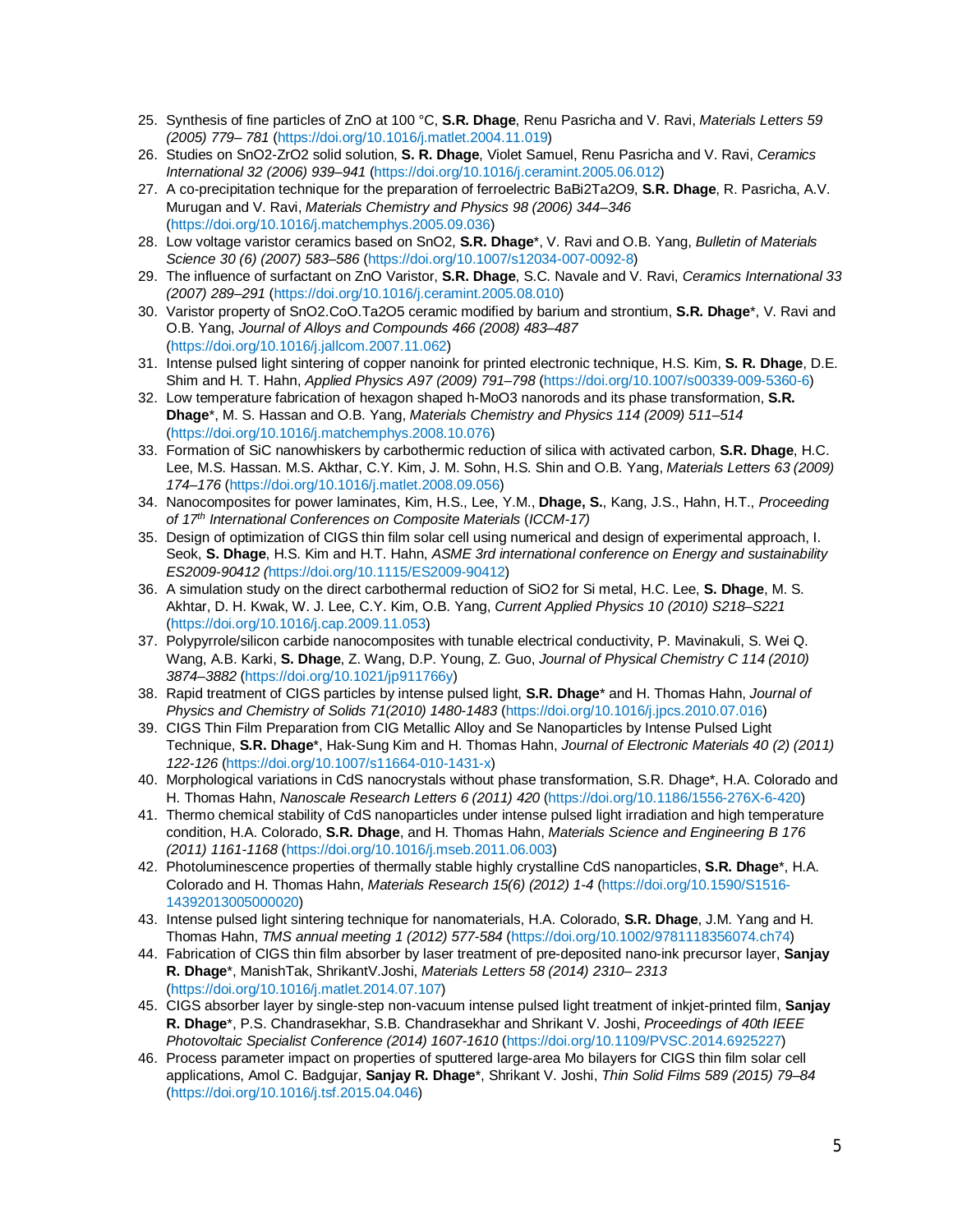- 47. Non-vacuum route for CIGS thin film absorber on flexible glass substrates, Amol C. Badgujar, K. Madhuri, Sean Garner, **Sanjay R. Dhage**\* and Shrikant V. Joshi, *Proceedings of 40th IEEE Photovoltaic Specialist Conference (2015)* (https://doi.org/10.1109/PVSC.2015.7356105)
- 48. Effect of various surface treatments on adhesion strength of magnetron sputtered bi-layer molybdenum thin films on soda lime glass substrate, B. S. Yadav, Amol C. Badgujar and **Sanjay R. Dhage**\*, *Solar Energy 157 (2017) 507-513* (https://doi.org/10.1016/j.solener.2017.08.068)
- 49. Chalcopyrite CIGS absorber layer by inkjet printing for photovoltaic application, B. S. Yadav, Suhash R. Dey and **Sanjay R. Dhage**\*, *Materials Today Proceedings 4(14) (2017) 12480-12483* (https://doi.org/10.1016/j.matpr.2017.10.047)
- 50. CdS buffer layer by CBD on 300 mm x 300 mm glass for CIGS solar cell application, P. Uday Bhaskar and **Sanjay R. Dhage**\*, *Materials Today Proceedings 4(14) (2017) 12525-12528* (https://doi.org/10.1016/j.matpr.2017.10.055)
- 51. Sonochemical synthesis of CuIn0.7Ga0.3Se2 nanoparticles for thin film absorber application, Amol C. Badgujar, R. O. Dusane and **Sanjay R. Dhage***\*, Materials Science in Semiconductor Processing 81 (2018) 17-21* (https://doi.org/10.1016/j.mssp.2018.03.001)
- 52. Cu(In,Ga)Se2 thin film absorber layer by flash light post-treatment, Amol C. Badgujar, R. O. Dusane and **Sanjay R. Dhage**\*, *Vacuum 153 (2018) 191-194* (https://doi.org/10.1016/j.vacuum.2018.04.021)
- 53. Process parameter impact on selective laser ablation of bilayer Molybdenum thin films for CIGS solar cell applications, Amol C. Badgujar, Shrikant V. Joshi and **Sanjay R. Dhage**\*, *Materials Focus 7(4) (2018) 556- 562* (https://doi.org/10.1166/mat.2018.1540)
- 54. Molybdenum bilayer thin film on large area by cylindrical rotating DC magnetron sputtering for CIGS solar cell application, Amol C. Badgujar, Brijesh singh Yadav, Suhash R Dey, Rajiv O. Dusane and **Sanjay R. Dhage**\* *Proceedings of 35th EUPVSEC 2018* (https://doi.org/10.4229/35thEUPVSEC20182018-3BV.2.9)
- 55. Transparent conducting Al:ZnO thin film on large area by efficient cylindrical rotating DC magnetron sputtering, **Sanjay R. Dhage**\* and Amol C. Badgujar, *Journal of Alloys and Compounds 763 (2018) 504–511* (https://doi.org/10.1016/j.jallcom.2018.05.234)
- 56. Effective ink jet printing of aqueous ink for Cu (In, Ga) Se2 thin film absorber for solar cell application, B. S. Yadav, Suhash R. Dey and **Sanjay R. Dhage**\*, *Solar Energy 179 (2019) 363-370* (https://doi.org/10.1016/j.solener.2019.01.003)
- 57. Role of Selenium content in selenization of inkjet printed CIGSe2 thin film solar cell, B. S. Yadav, Suhash R. Dey and **Sanjay R. Dhage**\*, *AIP Conference Proceedings 2082 (2019) 50001* (https://doi.org/10.1063/1.5093861)
- 58. Pulsed laser annealing of spray casted Cu(In,Ga)Se2 nanocrystal thin films for solar cell application, Amol C. Badgujar, R. O. Dusane and **Sanjay R. Dhage**\*, *Solar Energy 199 (2020) 47-54* (https://doi.org/10.1016/j.solener.2020.02.023)
- 59. Microstructural investigation of inkjet printed Cu(In,Ga)Se2 thin film solar cell with improved efficiency, B. S. Yadav, K. Suresh, Suhash R. Dey and **Sanjay R. Dhage**\*, *Journal of alloys and Compounds 827 (2020) 154395* (https://doi.org/10.1016/j.jallcom.2020.154295)
- 60. Effect of annealing time and heat flux on solvothermal synthesis of CIGS nanoparticles, K. Madhuri, P.K. Kannan, Sushmita Chaudhari, **Sanjay R. Dhage** and Suhash R. Dey, *Materials Today: Proceedings 21(4) (2020) 1882-1887* (https://doi.org/10.1016/j.matpr.2020.01.245)
- 61. Chapter: Sustainable photovoltaics, Ginley D.,…..**Dhage S**. et al in Ginley D., Chattopadhyay K. (eds) *Volume 39, Pages 25-85, Springer Cham (2020) ISBN 978-3-030-33183-2, Online ISBN 978-3-030-33184-9* (https://doi.org/10.1007/978-3-030-33184-9\_2)
- 62. Cu(In,Ga)Se2 thin film solar cells produced by atmospheric selenization of spray casted nanocrystalline layers, Amol C. Badgujar, R. O. Dusane and **Sanjay R. Dhage**\*, *Solar Energy 209 (2020) 1-10*  (https://doi.org/10.1016/j.solener.2020.08.080)
- 63. Investigation on effect of precursor pre-heat treatment on CIGS formation using spin coated CIG precursor, K. Madhuri, P.K. Kannan, Brijesh Singh Yadav, Sushmita Chaudhari, **Sanjay R. Dhage** and Suhash R. Dey, *Journal of Materials Science: Materials in Electronics 32 (2021) 1521– 1527* (https://doi.org/10.1007/s10854-020-04921-3)
- 64. 12.95% efficient Cu(In,Ga)Se<sub>2</sub> solar cells by single step atmospheric selenization, scaled to monolithically integrated modules, **Sanjay R. Dhage**\*, Brijesh Singh Yadav, Golu Kumar Jha and Amol C. Badgujar, *ACS Applied Energy Materials 4, 1 (2021)286-294* (https://dx.doi.org/10.1021/acsaem.0c02254)
- 65. Inkjet printed CuInXGa(1-X) Se2 thin film by controlled selenium distribution for improved power conversion efficiency in chalcopyrite solar cells, B. S. Yadav, Suhash R. Dey and **Sanjay R. Dhage**\*, *Applied Surface Science Advances 6 (2021) 100144* (http://doi.org/10.1007/s10854-020-04921-3)